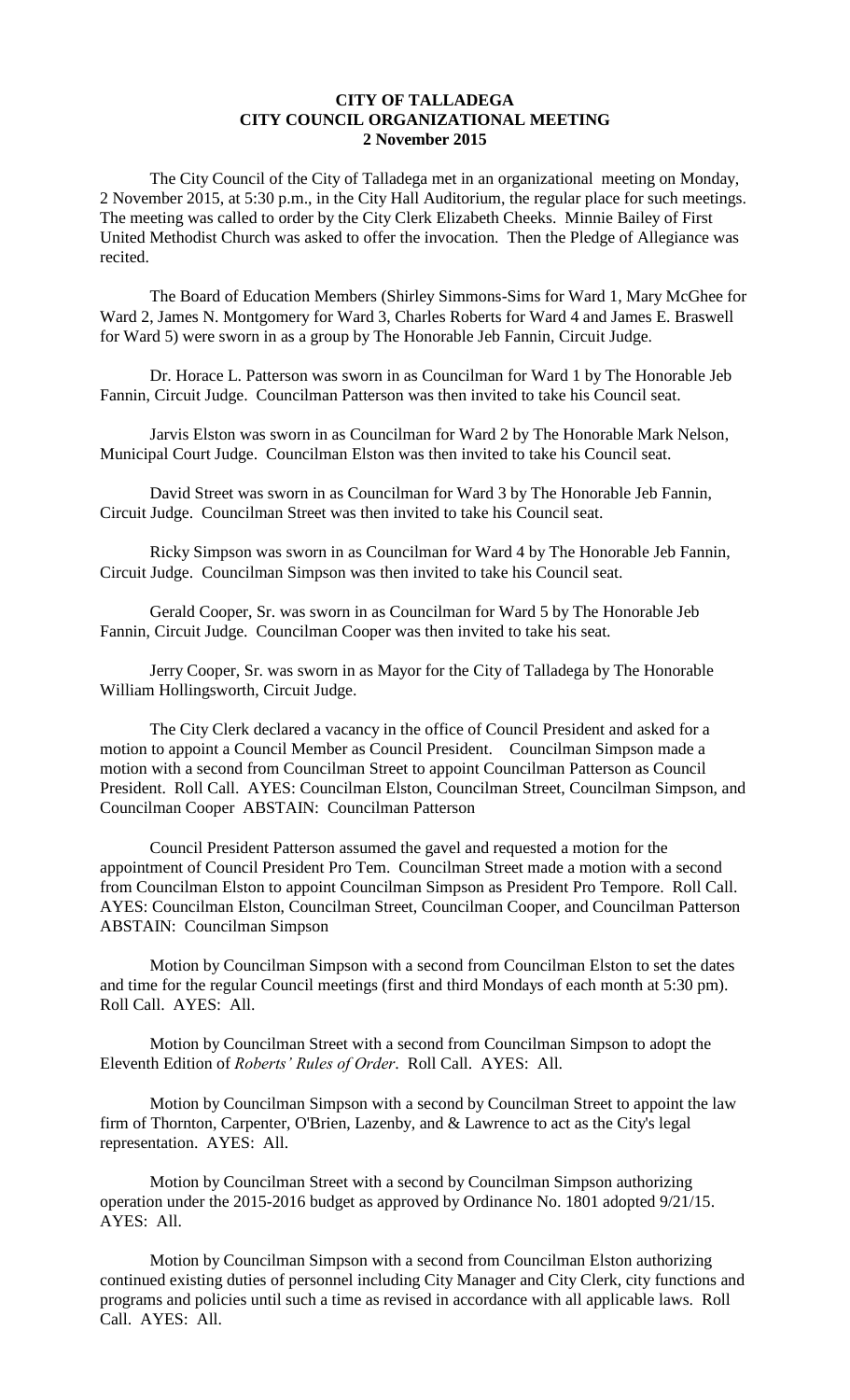Motion by Councilman Simpson with a second by Councilman Elston to accept all existing contracts with the City. AYES: All.

Council President Patterson adjourned the Organizational Meeting and convened the Regular Council Meeting.

#### **CITY COUNCIL REGULAR MEETING**

Motion by Councilman Street with a second from Councilman Elston to approve invoices and expenditures. AYES: All.

**Total Invoices & Expenditures for 10/18/15 to 10/30/15 \$160,830.23 FY 2014-2015**

| <b>General Operating Account</b> | 129,609.41 |
|----------------------------------|------------|
| Brownfield Fund                  | 31,220.83  |

**Total Invoices & Expenditures for 10/18/15 to 10/30/2015 \$300,470.43 FY 2015-2016**

| <b>General Operating Account</b> | 210,000.23 |
|----------------------------------|------------|
| <b>Senior Nutrition</b>          | 69,612.30  |
| Corrections                      | 2,537.50   |
| <b>RBEG</b> Fund                 | 14,850.00  |
| Capital Improvement Fund         | 3,470.40   |

Motion by Councilman Simpson with a second by Councilman Elston to approve minutes of October 19, 2015. AYES: All.

**Ordinance #1808** authorizing the Finance Director and the City Clerk as signatories on all City bank accounts.

Motion by Councilman Simpson with a second by Councilman Elston for Immediate Consideration of Ordinance #1808. Roll Call. AYES: All.

Motion by Councilman Simpson with a second by Councilman Street for reading of the heading only. Roll Call. AYES: All.

AN ORDINANCE BY THE CITY COUNCIL OF THE CITY OF TALLADEGA, ALABAMA TO ADOPT METHOD OF PAYMENT OF MUNICIPAL FUNDS PURSUANT TO CODE OF ALABAMA, 1975 11-43A-31.

Motion by Councilman Elston with a second by Councilman Simpson for the adoption of Ordinance #1808. Roll Call. AYES: All.

**Resolution #3703** authorizing all City bank accounts as required by Code of Alabama 1975, Section 11-43A-31 for the new fiscal year.

Motion by Councilman Elston with a second by Councilman Street for the approval of Resolution #3703. Roll Call. AYES: All.

**Resolution #3704** approving the 2015-2016 insurance policies for auto, general/professional liability, property liability, umbrella coverage and cyber liability.

Motion by Councilman Simpson with a second by Councilman Elston for the approval of Resolution #3704. Roll Call. AYES: All.

**Total Invoices & Expenditures for 10/21/15 to 10/29/15 \$257,767.48**